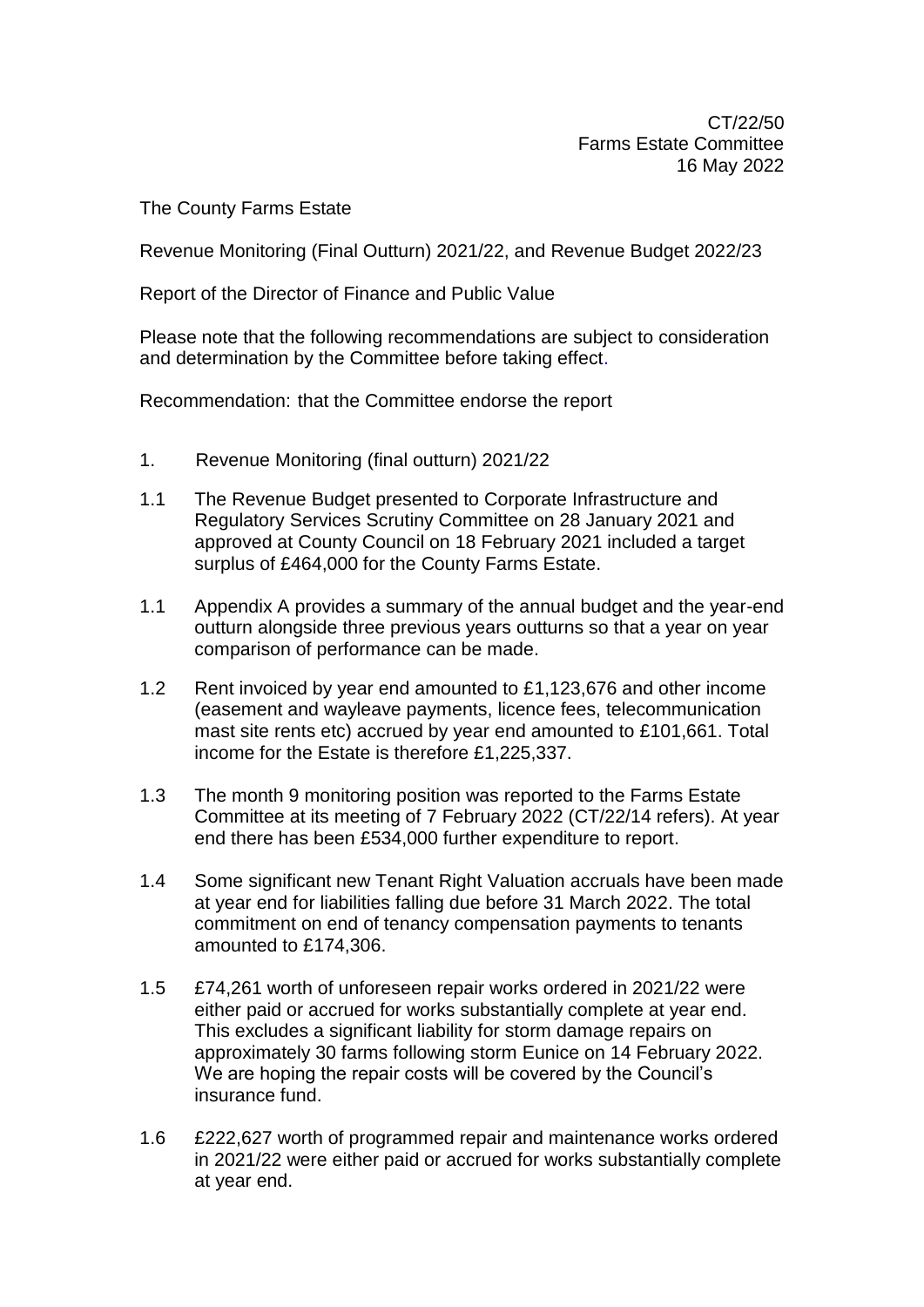- 1.7 £8,396 was invested in quinquennial condition surveys in year to inform future maintenance programmes.
- 1.8 £17,056 has been spent on servicing and testing landlord's equipment (electrical systems, gas and oil-fired boilers, private water systems, sewage treatment plants etc) at year end.
- 1.9 £14,787 building maintenance (other) works were completed by year end. This comprised a number of health and safety improvements, asbestos removal and redundant building demolition, and one Land Agent Initiative investments in drilling a water borehole on a dairy farm to help reduce a significant input cost for the farm.
- 1.10 £5,216 was spent on roadside tree inspections and subsequent tree surgery works by year end.
- 1.11 £14,585 was spent on Council Tax on empty properties compared to a budget of £2,000. This is largely due to a number of surplus properties sat empty for a couple of years pending disposal.
- 1.12 Expenditure on NPS fees was £211,063. This includes the management of the Estate and procuring all programme and unforeseen maintenance, service term contracts, asbestos, health and safety and redundant building works. This cost also includes the Devon Norse fees for inspecting and providing security for empty properties on the Estate. No expenditure was incurred on the Farmwise education events as they remained on hold due to the ongoing Covid-19 pandemic movement restrictions.
- 1.13 The final outturn provides a net surplus of £465,998 compared to the target surplus of £464,000.
- 2 Revenue Budget 2022/23
- 2.1 The Revenue Budget presented to Corporate Infrastructure and Regulatory Services Scrutiny Committee on 24 January 2022 and approved at County Council on 17 February 2022 included a target surplus of £534,000 for the County Farms Estate. This is an increase of £70,000 on the previous year's target.
- 2.2 Appendix B provides a summary of the annual budget.
- 3. Options/Alternatives
- 3.1 Alternative options have been considered and discounted as they are believed to either be contrary to current Estate policy and/or not in the best financial interests of the Estate.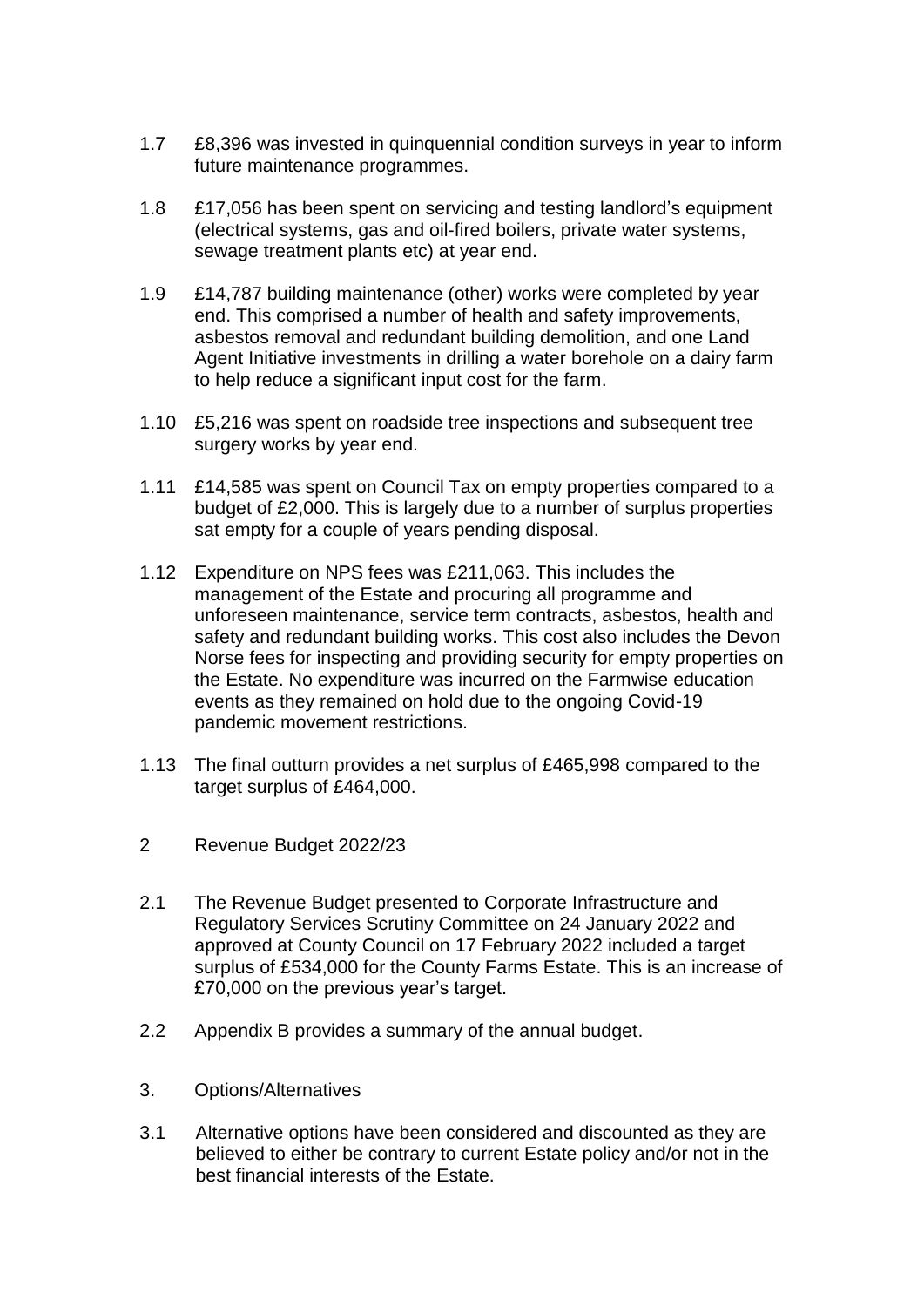- 4. Consultations/Representations/Technical Data
- 4.1 The views and opinions of the Devon Federation of Young Farmers Clubs and the Estate Tenants Association will be presented by the two co-opted members to the committee.
- 4.2 No other parties have been consulted and no other representations have been received
- 4.3 The technical data is believed to be true and accurate.
- 5. Financial Considerations
- 5.1 The Author is not aware of any financial issues arising from this report.
- 6. Legal Considerations
- 6.1 The Author is not aware of any legal issues arising from this report.
- 7. Environmental Impact Considerations (Including Climate Change)
- 7.1 The Author is not aware of any environmental impact (including climate change) issues arising from this report.
- 8. Equality Considerations
- 8.1 The Author is not aware of any equality issues arising from this report.
- 9. Risk Management Considerations
- 9.1 The Author is not aware of any obvious risks to manage.
- 10. Public Health Impact
- 10.1 The Author is not aware of any public health impact.
- 11. Summary/Conclusions/Reasons for Recommendations
- 11.1 The Author has prepared this report in accordance with the findings of the County Farms Estate Strategic Review (April 2010).

Name Angie Sinclair– Director of Finance and Public Value

Electoral Divisions: All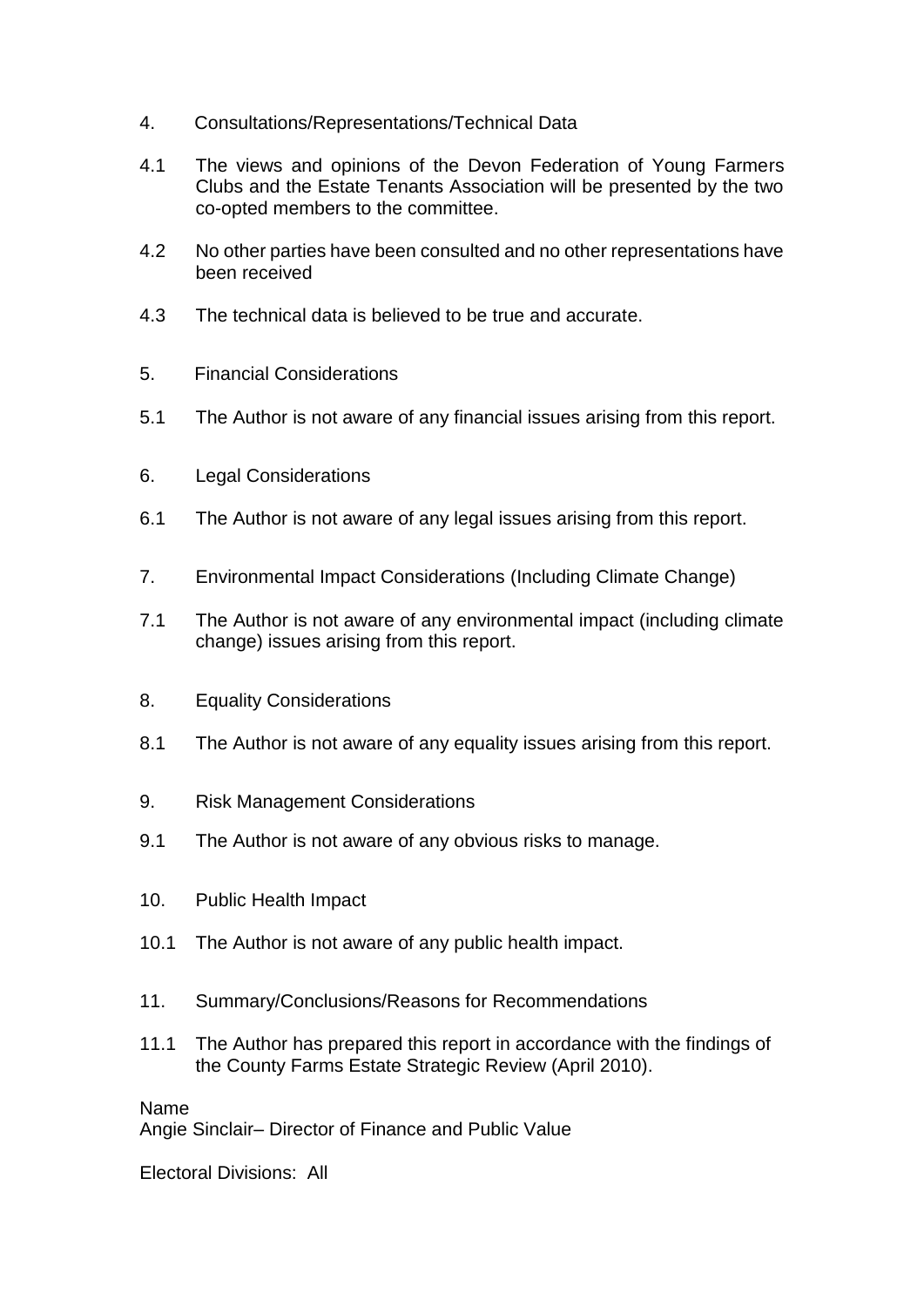Local Government Act 1972: List of Background Papers

Contact for Enquiries:

Name: Dan Meek, Director of Estates & Valuation, South West Norse, Venture House, One Capital Court, Bittern Road, Sowton Industrial Estate, Exeter, EX2 7FW Contact: 01392 351066 or [dan.meek@nps.co.uk](mailto:dan.meek@nps.co.uk)

Name: Lisa Beynon, Head Accountant for Corporate Services, Finance and Public Value, County Hall, Exeter Contact: 01392 382876 or [lisa.beynon@devon.gov.uk](mailto:lisa.beynon@devon.gov.uk)

Background Paper Date File Reference

Nil

The above mentioned Reports are published on the Council's Website at: <http://democracy.devon.gov.uk/ieDocHome.aspx?bcr=1>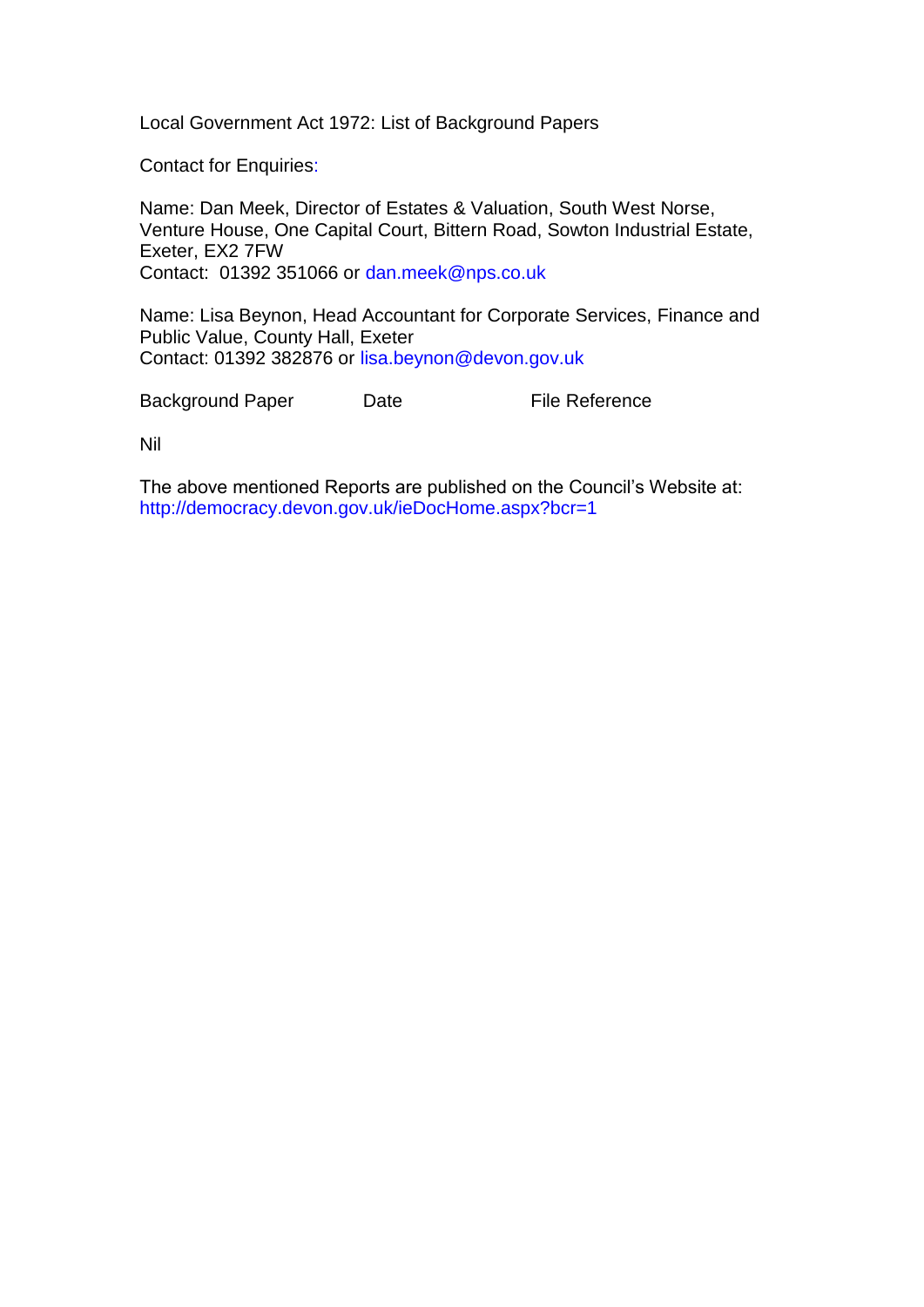## **COUNTY FARMS ESTATE - FINANCIAL REPORTS FINANCIAL STATEMENT - FINAL OUTTURN 2021/22**

| <b>INCOME</b><br>Rent<br>Other                                        |                          | 2021/22<br><b>ANNUAL TARGET</b><br>£'000<br>(1, 124)<br>(40) | 2021/22<br><b>OUTTURN</b><br>£'000<br>(1, 191)<br>(34) | 2020/21<br><b>OUTTURN</b><br>£'000<br>(1,085)<br>(36) | 2019/20<br><b>OUTTURN</b><br>£'000<br>(1, 149)<br>(27) | 2018/19<br><b>OUTTURN</b><br>£'000<br>(1,075)<br>(33) |
|-----------------------------------------------------------------------|--------------------------|--------------------------------------------------------------|--------------------------------------------------------|-------------------------------------------------------|--------------------------------------------------------|-------------------------------------------------------|
|                                                                       | <b>TOTAL INCOME</b>      | (1, 164)                                                     | (1, 225)                                               | (1, 121)                                              | (1, 176)                                               | (1, 108)                                              |
| <b>EXPENDITURE</b>                                                    |                          |                                                              |                                                        |                                                       |                                                        |                                                       |
| <b>STATUTORY COSTS</b>                                                |                          |                                                              |                                                        |                                                       |                                                        |                                                       |
| <b>Tenant Right Valuation</b>                                         |                          | 20                                                           | 174                                                    | 37                                                    | 87                                                     | 25                                                    |
|                                                                       | SUB - TOTAL              | 20                                                           | 174                                                    | 37                                                    | 87                                                     | 25                                                    |
|                                                                       |                          |                                                              |                                                        |                                                       |                                                        |                                                       |
|                                                                       |                          |                                                              |                                                        |                                                       |                                                        |                                                       |
| <b>PREMISES COSTS</b>                                                 |                          | 100                                                          | 74                                                     | 69                                                    |                                                        |                                                       |
| Building Maintenance - unforseen<br>Building Maintenance - programmed |                          | 210                                                          | 223                                                    | 255                                                   | 86<br>153                                              | 80<br>242                                             |
| <b>Building Maintenance - Surveys</b>                                 |                          | 10                                                           | 8                                                      | 5                                                     | 4                                                      | 11                                                    |
| <b>Building Maintenance - STC</b>                                     |                          | 20                                                           | 17                                                     | 25                                                    | 8                                                      | 18                                                    |
| Building Maintenance - other (incl. land agents                       |                          |                                                              |                                                        |                                                       |                                                        |                                                       |
| initiatives, redundant buildings, asbestos and health &               |                          | 61                                                           | 15                                                     | 6                                                     | 101                                                    | 11                                                    |
| safety)                                                               |                          |                                                              |                                                        |                                                       |                                                        |                                                       |
| Grounds Maintenance                                                   |                          | 13                                                           | 5                                                      | 20                                                    | 10                                                     | $\overline{7}$                                        |
| Rents & other landlord charges                                        |                          | 11                                                           | 12                                                     | 11                                                    | 11                                                     | 14                                                    |
| Rates, Electricity and Water Charges                                  |                          | 6                                                            | 10                                                     | 7                                                     | 15                                                     | 10                                                    |
|                                                                       | SUB - TOTAL              | 431                                                          | 364                                                    | 398                                                   | 388                                                    | 393                                                   |
|                                                                       |                          |                                                              |                                                        |                                                       |                                                        |                                                       |
| <b>SUPPLIES &amp; SERVICES</b>                                        |                          |                                                              |                                                        |                                                       |                                                        |                                                       |
| Insurance                                                             |                          | 0                                                            | 0                                                      | 0                                                     | 0                                                      | $\boldsymbol{0}$                                      |
| Adverts                                                               |                          | $\overline{2}$                                               | 0                                                      | 1                                                     | 1                                                      | 6                                                     |
| <b>NPS Fees</b>                                                       |                          | 230                                                          | 211                                                    | 211                                                   | 223                                                    | 264                                                   |
| Legal Fees                                                            |                          | 4                                                            | $\overline{2}$                                         | 1                                                     | 1                                                      | 1                                                     |
| <b>Professional Fees</b>                                              |                          | 6                                                            | 7                                                      | 6                                                     | 10<br>$\overline{2}$                                   | 3                                                     |
| Other Fees & Charges (DFYF, SHLAA, GPDO)<br>SUB - TOTAL               |                          | 7<br>249                                                     | 1<br>221                                               | 0<br>219                                              | 237                                                    | 4<br>278                                              |
|                                                                       |                          |                                                              |                                                        |                                                       |                                                        |                                                       |
|                                                                       | <b>TOTAL EXPENDITURE</b> | 700                                                          | 759                                                    | 654                                                   | 712                                                    | 696                                                   |
|                                                                       |                          |                                                              |                                                        |                                                       |                                                        |                                                       |
| Revenue Funded Restructuring                                          |                          | $\pmb{0}$                                                    | 0                                                      | $\pmb{0}$                                             | $\pmb{0}$                                              | $\pmb{0}$                                             |
|                                                                       |                          |                                                              |                                                        |                                                       |                                                        |                                                       |
| NET OPERATIONAL (SURPLUS)/DEFICIT                                     |                          | (464)                                                        | (466)                                                  | (467)                                                 | (464)                                                  | (412)                                                 |